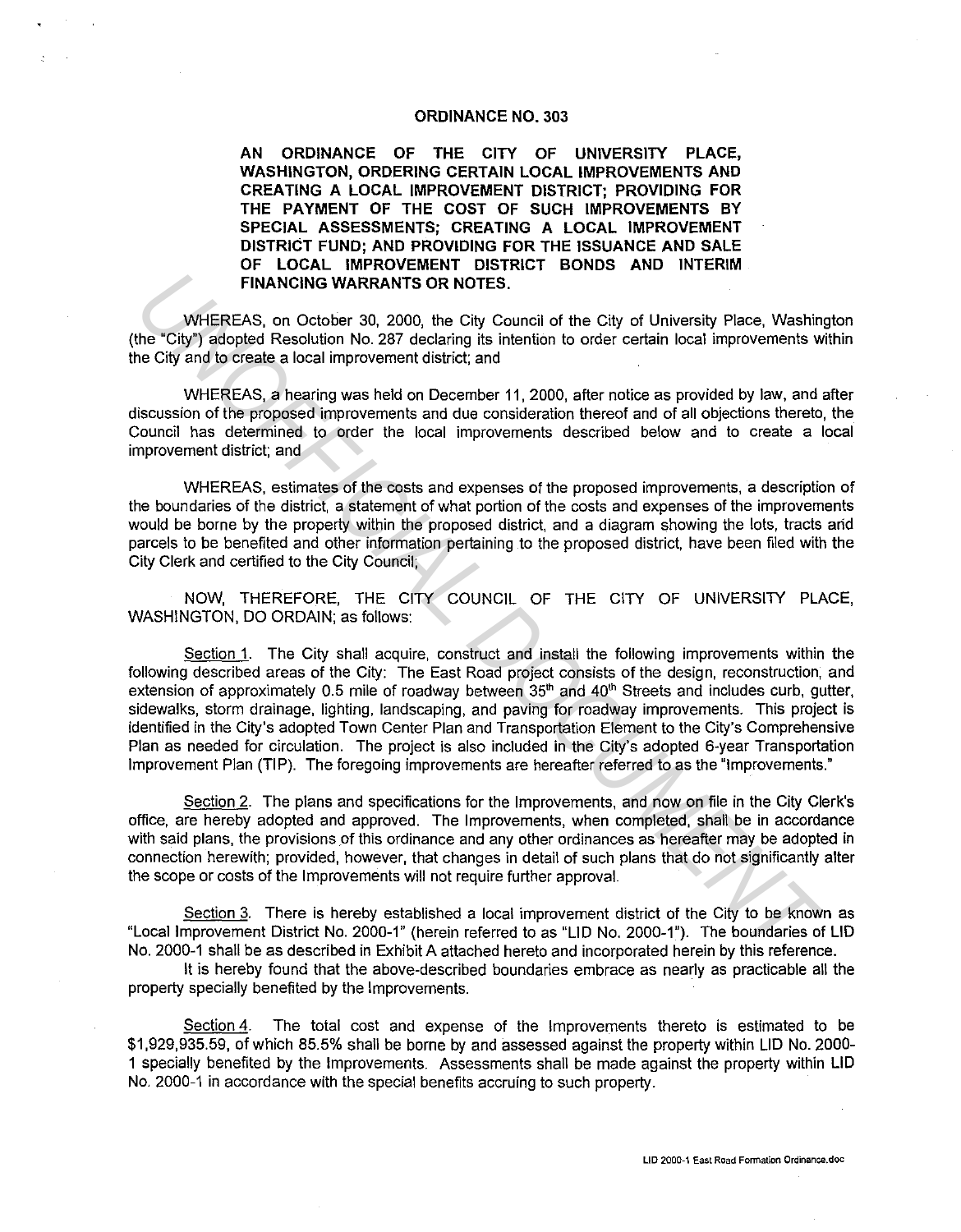Section 5. Upon completion of the Improvements, an assessment roll shall be prepared and, after notice and hearing in the manner provided by law, an assessment roll shall be confirmed. Assessments not paid within the 30-day prepayment period provided by law shall be payable in installments and the City shall issue local improvement district bonds payable from such unpaid installments. The number of years said installments shall run, the dates of payment of the same and the rate of interest that the unpaid installments shall bear shall be as hereafter fixed by ordinance.

Section 6. There is hereby created a fund of the City to be known as the "Local Improvement District No. 2000-1 Fund" for the purpose of paying the cost of the Improvements provided for in this ordinance and into which there shall be paid all of the assessments collected in LID No. 2000-1 as and when directed by the ordinance confirming the assessment roll. All moneys received from the sale of bonds, notes and warrants drawn on the LID No. 2000-1 Fund shall be deposited into said Fund, and applied solely in payment of the costs and expenses of the Improvements.

Section 7. Pending the issuance of local improvement district bonds, the City may, for the purpose of meeting any and all costs and expenses of constructing the Improvements for which funds are not otherwise available, as the same are installed prior to the sale of the bonds, issue interim financing warrants against the LID No. 2000-1 Fund, or issue local improvement district bond anticipation notes pursuant to RCW Ch. 39.50, bearing interest at such rate or rates and with such terms as may hereafter be established by the Council by ordinance. Such interim warrants or notes, together with the interest due thereon to the date of delivery of the bonds, shall be redeemed and retired from the proceeds of the sale of local improvement district bonds or prepayments of assessments. Such warrants or notes shall be issued in an aggregate principal amount not in excess of the cost and expense of the Improvements. **Unitarity No. 2000-1 Fundi for the purpose of paying the cost of the Improvements provided for informations of the Substitute (Note that the provident in the purpose of the UNOFFICIAL DUMENT of the particle of the UN COUM** 

Section 8. It is the intent of the City to reimburse a portion of the costs of the improvements described in Section 1 with the proceeds of bonds to be issued by the City (the "Reimbursement Bonds") the interest rate on which is excludable from gross income under Section 103 of the Internal Revenue Code of 1986, as amended.

Section 9. Effective Date. This ordinance shall be effective five days from and after the date of its final passage and publication as provided by law.

PASSED by the Council of the City of University Place, Washington, at a special meeting thereof held this 13'h day of December, 2000.

ATIEST: misson.<br>Charles Matthew City Clock

Susan Matthew, City Clerk

Timothy X. Sullivan, City Attorney

Publication Date: December 16, 2000 Effective Date: December 21, 2000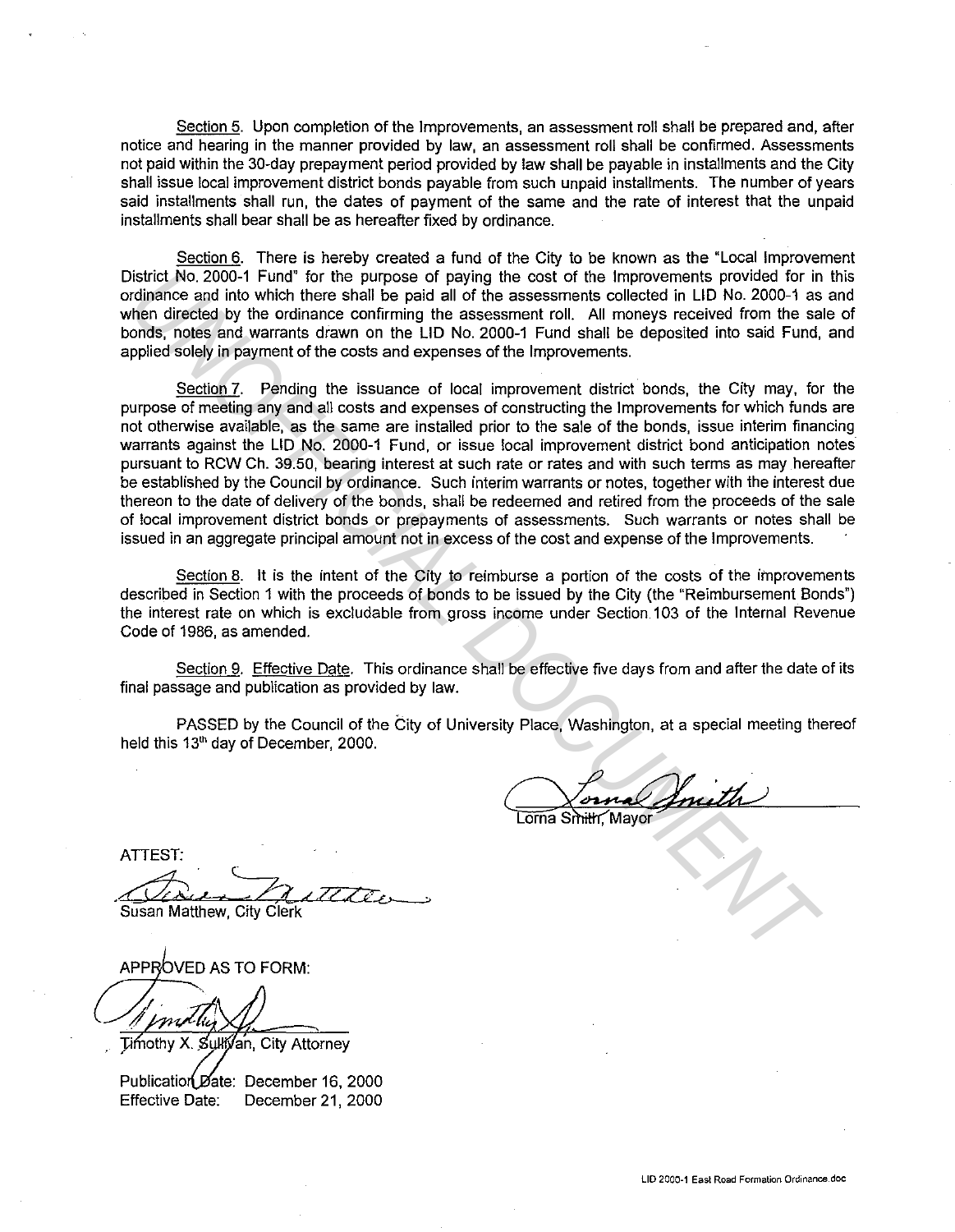### CLERK'S CERTIFICATE

I, the undersigned, the duly chosen, qualified, and acting Clerk of the City of University Place, Washington, and keeper of the records of the Council of the City (herein called the "Council"), DO HEREBY CERTIFY:

1. That the attached is a true and correct copy of Ordinance No. 303 (herein called the "Ordinance") of the Council as finally adopted at a meeting of the Council held on the 13th day of December, 2000, and duly recorded in my office.

2. That said meeting was duly convened and held in all respects in accordance with law, and to the extent required by law, due and proper notice of such meeting was given; that a quorum was present throughout the meeting and a legally sufficient number of members of the Council voted in the proper manner for the adoption of the Ordinance; that all other requirements and proceedings incident to the proper adoption of the Ordinance have been duly fulfilled, carried out and otherwise observed, and that I am authorized to executive this certificate. December, 2000, and duly recorded in my office.<br>
That staid meeting was duly convened and held in all respects in accordance with law<br>
to the exisent required by law, due and proper notice of such meeting was given; that a

IN WITNESS WHEREOF, I have hereunto set my hand this 13th day of December, 2000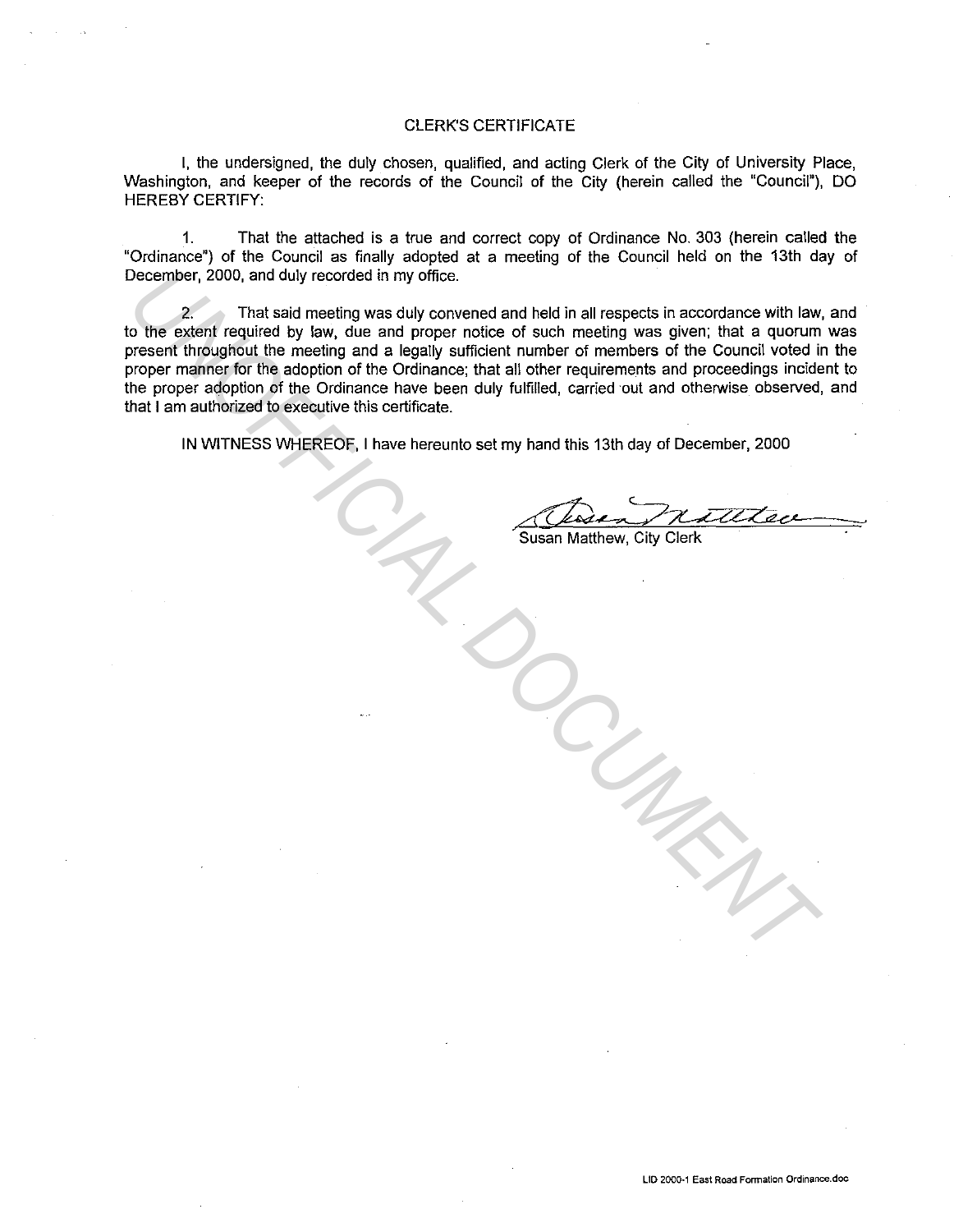### **CERTIFICATE**

The undersigned, Finance Director of the City of University Place, Washington, hereby certifies, as follows:

1. The undersigned is authorized by law to collect assessments for local improvement districts within the City.

2. I received on [or before] December 13, 2000 (fifteen days within the passage of Ordinance No. 303 forming Local Improvement District No. 2000-1) the title and district number for Local Improvement District No. 2000-1 and a copy of the diagram or print showing the boundaries of Local Improvement District No. 2000-1 and the preliminary assessment roll or abstract of the same showing thereon the lots, tracts and parcels of land that will be specially benefited thereby and the estimated cost and expense of such improvements to be borne by each lot, tract or parcel of land. 2. I received on [or before] December 13, 2000 (fifteen days within the passage<br>incrovement District No. 2000-1 and a copy of the diagram or print showing the boundaries for Lindon<br>provement District No. 2000-1 and a copy

3. Immediately upon receipt of the foregoing, I posted the proposed assessment roll upon the index of local improvement assessments against the properties affected by Local Improvement Districf No. 2000-1.

DATED this  $H_1$  day of  $H_2$  day of  $H_3$ 

CITY OF UNIVERSITY RLACE,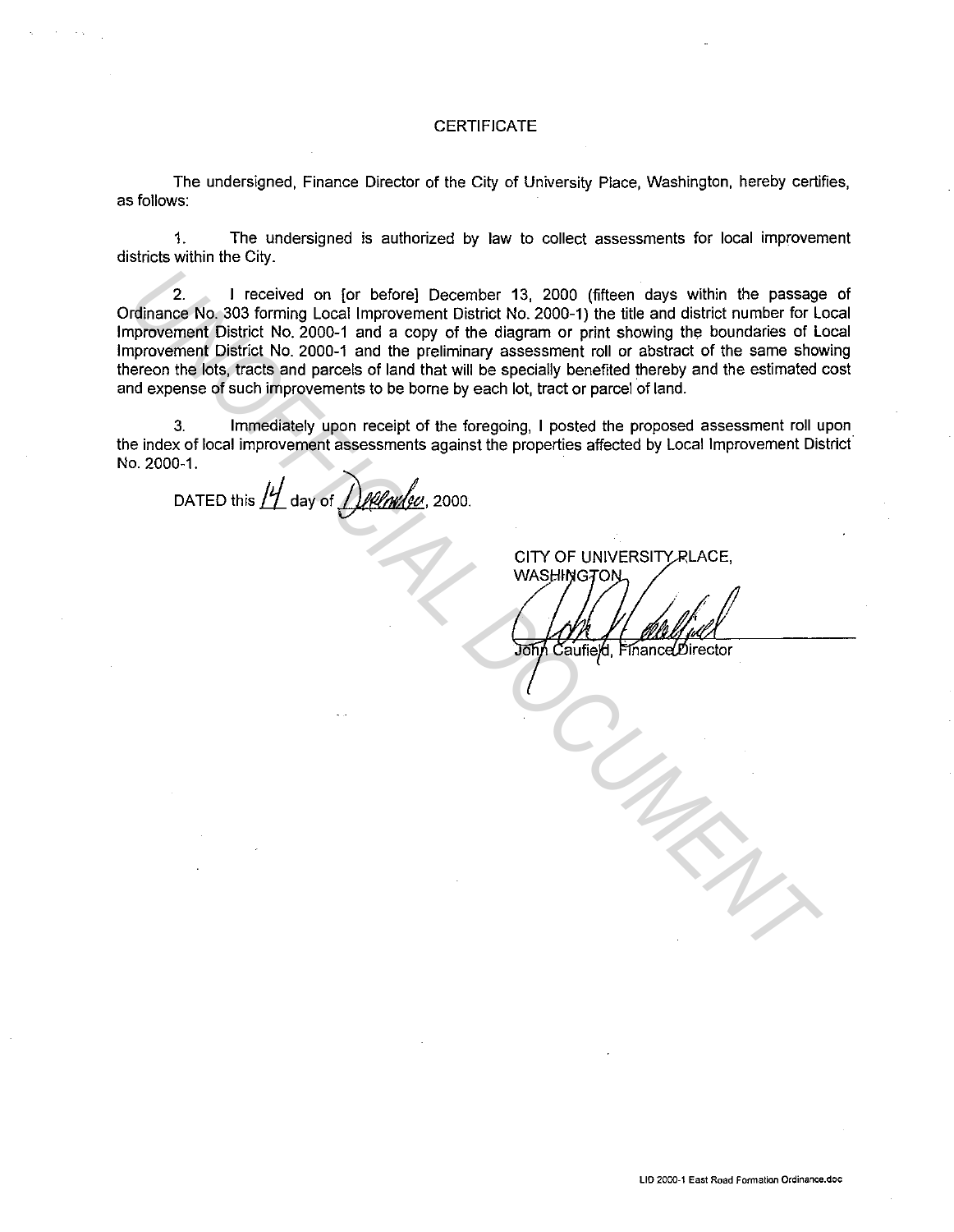# CITY OF UNIVERSITY PLACE

## East Road Local Improvement District (2000-1) Formation Stage - Preliminary Cost Estimates

|     |                    |                                   | <b>Standard Assessment Method</b><br>Option 2 |                                               |                        |                 |
|-----|--------------------|-----------------------------------|-----------------------------------------------|-----------------------------------------------|------------------------|-----------------|
|     |                    |                                   |                                               |                                               | 10 Year $\overline{r}$ | 15 Year *       |
|     | Tax                |                                   |                                               |                                               | Repayment              | Repayment       |
| No. | Parcel             | Property                          | Percentage                                    | Principal                                     | Avg Annual             | Avg Annual      |
| T   | 02-20-15-1-192     | <b>City of University Place</b>   | 2.9777%                                       | \$41,090.19                                   | \$5,507.98             | \$4,128.69      |
| 2   | 02-20-15-1-201     | <b>City of University Place</b>   | 8.8625%                                       | \$122,296.37                                  | \$16,393.36            | \$12,288.19     |
| 3   | 400095-001-0       | <b>City of University Place</b>   | 8.9445%                                       | \$123,427.96                                  | \$16,545.04            | \$12,401.89     |
| 4   | 02-20-15-1-202     | City of University Place          | 10.0992%                                      | \$139 361 819                                 | \$18,680.92            | $-$ \$14,002.90 |
| 5   | 02-20-15-1-215     | City of University Place          | 7.4723%                                       | \$103.112.42                                  | \$13,821.83            | \$10,360.61     |
|     |                    | Subtotal City of University Place | 38.3561%                                      | \$529,288,74                                  | \$70,949.13            | \$53,182.28     |
| 6   | 02-20-15-1-214     | Pierce County Fire District #3    | 9.7868%                                       | \$135'051.54                                  | \$18,103.14            | \$13,569.81     |
| 7   | 02-20-15-1-187     | Pierce County Library District    | 6.8159%                                       | \$94,054,93                                   | \$12,607.70            | \$9,450.52      |
|     |                    | <b>Total Local Government</b>     | 54.9588%                                      | \$758,395.21                                  | \$101,659.97           | \$76,202.62     |
| 8   | 02-20-15-1-166     | Mary Carney                       | 3.8383%                                       | \$52,965,78                                   | \$7,099.86             | \$5,321.94      |
| 9   | 02-20-15-1-188     | Ashley Gardens                    | 7.4082%                                       | \$102 228,33                                  | \$13,703.32            | \$10,271.78     |
| 10  | 02-20-15-1-190     | Fred Roberson                     | 6.8840%                                       | \$94,995.36                                   | \$12,733.76            | \$9,545.02      |
| 11  | 02-20-15-1-197     | NW Pastoral Counseling            | 4.0648%                                       | \$56,092.11                                   | \$7,518.93             | \$5,636.07      |
| 12  | 02-20-15-1-198     | University Park Association       | 13.3770%                                      | \$184,593.42                                  | \$24,744.04            | \$18,547.72     |
| 13  | 02-20-15-1-199     | SH&H                              | 3.0255%                                       | \$41,749.89                                   | \$5,596.41             | \$4,194.98      |
| 14  | 02-20-15-1-200     | Beth & Marse McNaughton           | 2.2804%                                       | \$31.468.32                                   | \$4,218.21             | \$3,161.90      |
| 15  | 02-20-15-1-191     | Owen and Leona Chock              | 0.9660%                                       | \$13,330.19                                   | \$1,786.86             | \$1,339.40      |
| 16  | 02-20-15-5-014     | Spaeth and Brown                  | 0.8349%                                       | \$11,520,39.                                  | \$1,544.26             | \$1,157.55      |
| 17  | 02-20-15-1-177/013 | Harmon Management                 | 0.9861%                                       | \$13,607.90                                   | \$1,824.09             | \$1,367.30      |
| 18  | 02-20-15-1-194     | Yi Hui and Chang Ha Kim           | 1.3760%                                       | \$18,988.11                                   | \$2,545.28             | \$1,907.90      |
|     |                    | <b>Total Assessment</b>           | 100.0000%                                     | \$1,379,935.001                               | \$184,975.00           | \$138,654.17    |
|     |                    | City of UP (construction)         | n/a                                           | \$550,000.00                                  | \$73,990.00            | \$55,461.67     |
|     |                    | City of UP (in kind services)     | n/a                                           | <b>Controllection</b><br><b>WEBBERSOLOGIA</b> | 50.00                  | \$0.00          |
|     |                    | <b>Total Project</b>              |                                               | <b>STEREOGRAPHY</b><br>\$1,929,935.00         | \$258,965.00           | \$194,115.83    |

 $\sim$